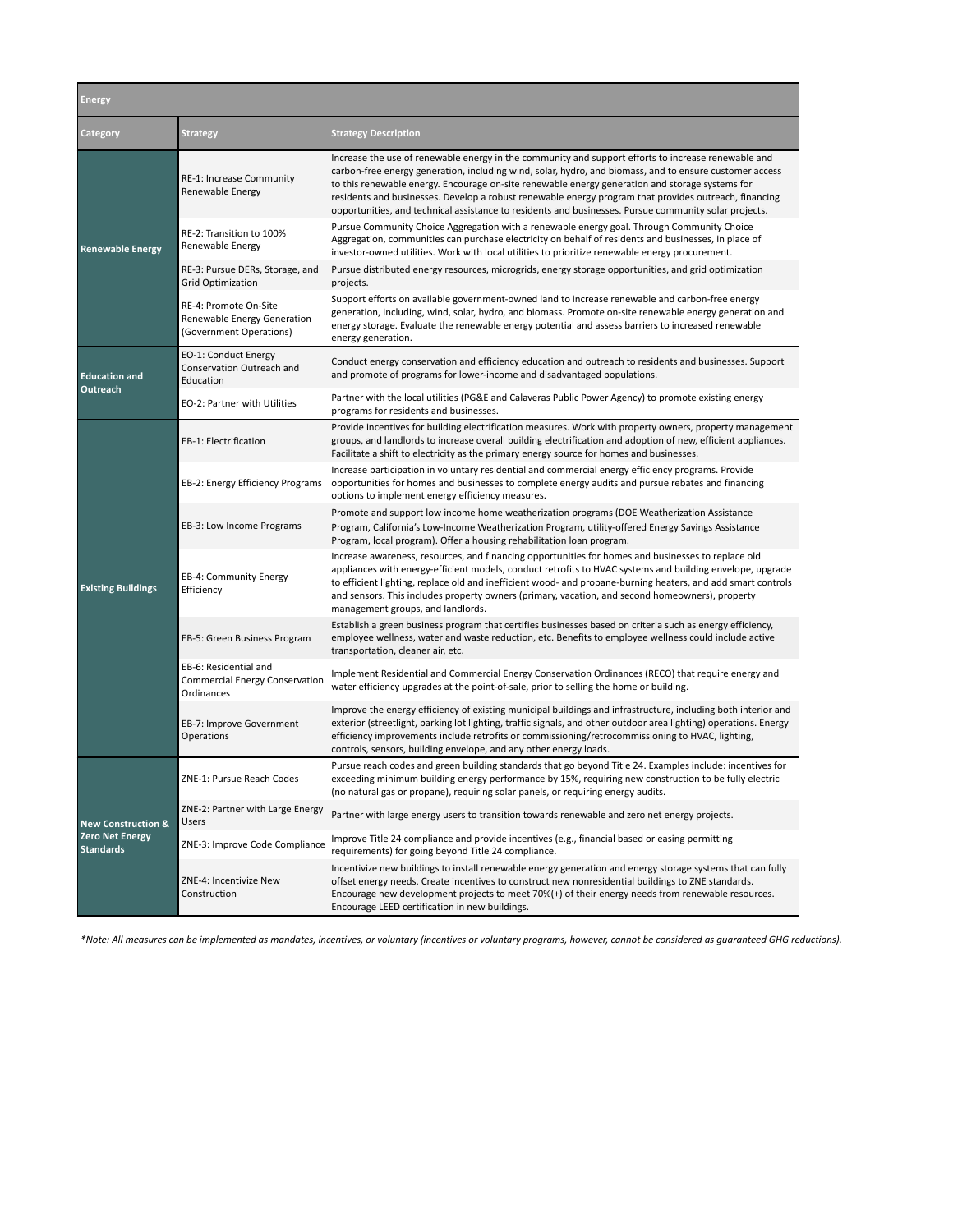| Transportation                                                                                                                                                                    |                      |                                                                                                                                                                                                                                                                                                                                                                          |                                    |  |
|-----------------------------------------------------------------------------------------------------------------------------------------------------------------------------------|----------------------|--------------------------------------------------------------------------------------------------------------------------------------------------------------------------------------------------------------------------------------------------------------------------------------------------------------------------------------------------------------------------|------------------------------------|--|
| Category                                                                                                                                                                          | <b>Strategy Name</b> | <b>Strategy Description</b>                                                                                                                                                                                                                                                                                                                                              | <b>Measure Pillar Basis</b>        |  |
| TR-1: Increase<br>electric vehicle (EV)<br>/zero-emission<br>vehicle (ZEV)<br>adoption to X% for<br>passenger vehicles<br>and X% for<br>commercial vehicles<br>within the City by | TR-1.1               | Implement recommendations of the Central Sierra Zero Emission Vehicle Readiness Plan to increase<br>availability of ZEV fueling/charging infrastructure.                                                                                                                                                                                                                 | <b>Structural Change</b>           |  |
|                                                                                                                                                                                   | $TR-1.2$             | Develop and adopt an electric vehicle charging infrastructure reach code to require 50% of total parking<br>spaces in new or remodeled commercial development to install Level 2 EV chargers exceeding the 2022<br>California Green Building Standards Code Tier 2 requirements.                                                                                         | <b>Structural Change</b>           |  |
|                                                                                                                                                                                   | $TR-1.3$             | Develop a list of prioritized locations for new EV charging stations within the City of Angels Camp for<br>inclusion in the EV/ZEV readiness plan.                                                                                                                                                                                                                       | <b>Studies and Plans</b>           |  |
|                                                                                                                                                                                   | TR-1.4               | Develop and maintain a streamlined commercial EV infrastructure permitting process in accordance with SB<br>1236.                                                                                                                                                                                                                                                        | <b>Studies and Plans</b>           |  |
|                                                                                                                                                                                   | TR-1.5               | Investigate the feasibility of developing and adopting an electric vehicle charging infrastructure reach code<br>for existing development, which requires existing buildings over 10,000 square feet to install X% of EV<br>Capable charging spaces during major renovations.                                                                                            | <b>Studies and Plans</b>           |  |
|                                                                                                                                                                                   | $TR-1.6$             | Pursue grant funding sources such as the California Energy Commission's Clean Transportation Program<br>Rural Electric Vehicle (REV) Charging solicitation and PG&E's EV Fleet program to develop a robust EV<br>charging network in the City.                                                                                                                           | <b>Funding and Financing</b>       |  |
| 2030.                                                                                                                                                                             | TR-1.7               | Work and collaborate with local businesses/employers to develop and implement a plan for City-supported<br>accelerated business fleet electrification.                                                                                                                                                                                                                   | Partnerships                       |  |
|                                                                                                                                                                                   | TR-1.8               | Support zero-emission vehicle (ZEV) car share companies in coming to the City.                                                                                                                                                                                                                                                                                           | Partnerships                       |  |
|                                                                                                                                                                                   | TR-1.9               | Coordinate with City communities-based organizations, agencies, and nonprofits to conduct zero-emission<br>vehicle (ZEV) education events for residents and business owners.                                                                                                                                                                                             | <b>Education and</b><br>Engagement |  |
|                                                                                                                                                                                   | TR-1.10              | Start a purchase rebate program and provide higher trade-in value for combustion vehicles to assist lower-<br>income households to purchase EVs.                                                                                                                                                                                                                         | Equity                             |  |
|                                                                                                                                                                                   | TR-2.1               | Require that new and replacement City municipal fleet vehicle purchases are EVs or ZEVs where feasible.                                                                                                                                                                                                                                                                  | <b>Structural Change</b>           |  |
|                                                                                                                                                                                   | TR-2.2               | Conduct a study to determine total turnover time frame of City municipal fleet vehicles to EVs or ZEVs.                                                                                                                                                                                                                                                                  | <b>Studies and Plans</b>           |  |
| TR-2: Decarbonize                                                                                                                                                                 | $TR-2.3$             | Secure funding from programs such as the California Air Resources Board's Clean Vehicle Rebate Project,<br>Clean Cars 4 All Program, and the Hybrid and Zero-Emission Truck and Bus Voucher Incentive Program to<br>increase procurement of EV or ZEV cars, trucks, and other vehicles and installation of EV/ZEV<br>charging/fueling infrastructure at City facilities. | <b>Funding and Financing</b>       |  |
| the City municipal<br>fleet and related                                                                                                                                           | TR-2.4               | Develop and maintain a collaborative of stakeholders to lead the creation of best practices and the pursuit<br>of funding for EV infrastructure as well as public and private zero-emission vehicle fleets.                                                                                                                                                              | Partnerships                       |  |
| commuter vehicles<br>to achieve a X% ZEV<br>fleet by 2030.                                                                                                                        | TR-2.5               | Coordinate with local agencies and community based organizations to develop EV/ZEV educational<br>materials that inform residents on costs/benefits of owning EVs/ ZEVs and guidance on receiving funding<br>for EVs/ZEVs.                                                                                                                                               | <b>Education and</b><br>Engagement |  |
|                                                                                                                                                                                   | TR-2.6               | Provide transportation subsidy to City municipal employees to assist with purchase of EVs or ZEVs used for<br>their work commutes.                                                                                                                                                                                                                                       | Equity                             |  |
|                                                                                                                                                                                   | TR-2.7               | Allow eligible City employees to telecommute, with a target rate of 25% of eligible staff time utilizing<br>telecommute by 2030.                                                                                                                                                                                                                                         | <b>Structural Change</b>           |  |
| TR-3: Increase active<br>transportation mode<br>share within the City<br>by X% by 2030.                                                                                           | $TR-3.1$             | Construct bikeway and pedestrian system connections within the City of Angels Camp and connecting with<br>County, state, and federal infrastructure through integration of bicycle facilities as part of other roadway<br>construction projects.                                                                                                                         | <b>Structural Change</b>           |  |
|                                                                                                                                                                                   | TR-3.2               | Conduct an annual review of collisions in order to identify and implement bicyclist and pedestrian<br>infrastructure and safety improvements needed for the active transportation network.                                                                                                                                                                               | <b>Studies and Plans</b>           |  |
|                                                                                                                                                                                   | $TR-3.3$             | Pursue grant funding through programs such as the California Transportation Commission's Active<br>Transportation Program, to implement projects from the City of Angels Camp Regional Bicycle, Pedestrian,<br>and Safe Routes to School Master Plan.                                                                                                                    | <b>Funding and Financing</b>       |  |
|                                                                                                                                                                                   | TR-3.4               | Work and collaborate with local organizations and agencies, such as CCOG and Calaveras County, to<br>promote bicycle and pedestrian travel as well as the Calaveras County Regional Bicycle, Pedestrian, and<br>Safe Routes to School Master Plan.                                                                                                                       | Partnerships                       |  |
|                                                                                                                                                                                   | TR-3.5               | Provide transportation subsidy to lower-income households to assist with purchase of bicycles used for<br>their work commutes.                                                                                                                                                                                                                                           | Equity                             |  |
|                                                                                                                                                                                   | TR-3.6               | Coordinate with City communities-based organizations, agencies, and nonprofits to conduct bicycle and<br>pedestrian education events for residents and business owners.                                                                                                                                                                                                  | <b>Education and</b><br>Engagement |  |
|                                                                                                                                                                                   | TR-3.7               | Pursue a public private partnership to implement a shared e-bike/bike share program to provide low-cost<br>micro-mobility options to visitors and residents of Angels Camp.                                                                                                                                                                                              | Partnerships                       |  |
|                                                                                                                                                                                   | TR-3.8               | Expand and enhance the Calaveras County Green Streets Program to improve the walkability of streets by<br>providing increased shade cover and increased carbon sequestration potential.                                                                                                                                                                                  | <b>Structural Change</b>           |  |
|                                                                                                                                                                                   | TR-3.9               | Add paid parking to key visitation locations to encourage transit use, carpooling, biking, and walking.                                                                                                                                                                                                                                                                  | <b>Structural Change</b>           |  |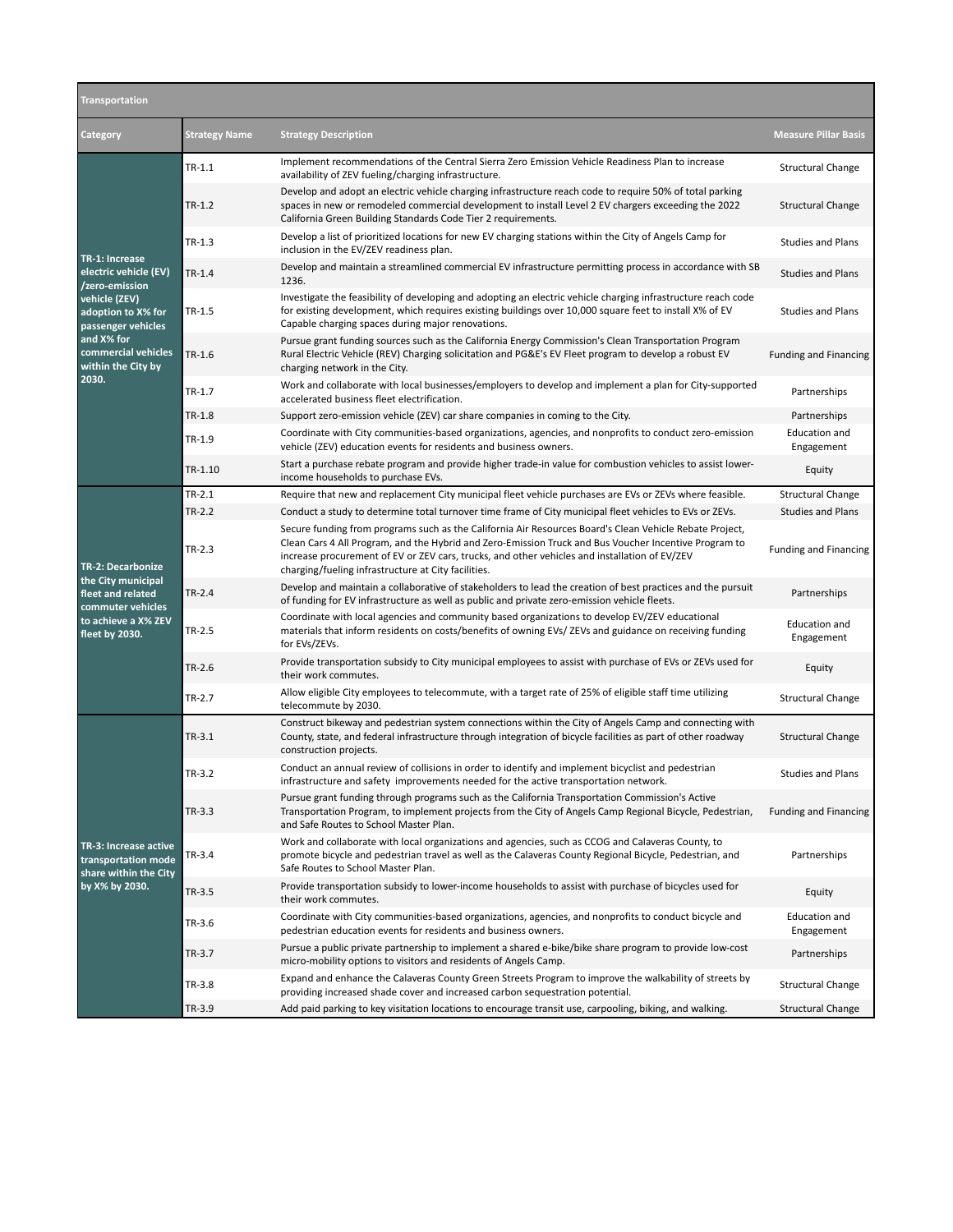| <b>Solid Waste</b> |                                                                              |                                                                                                                                                                                                                                                                                                                                                                                                                                                                                                                                                                                                                                                                                                                                                                                                                                                                                                                                                                                                                                                                                                                                                                                                                                                                                                                                                                                                                                                                                                                                                                                                                                    |  |
|--------------------|------------------------------------------------------------------------------|------------------------------------------------------------------------------------------------------------------------------------------------------------------------------------------------------------------------------------------------------------------------------------------------------------------------------------------------------------------------------------------------------------------------------------------------------------------------------------------------------------------------------------------------------------------------------------------------------------------------------------------------------------------------------------------------------------------------------------------------------------------------------------------------------------------------------------------------------------------------------------------------------------------------------------------------------------------------------------------------------------------------------------------------------------------------------------------------------------------------------------------------------------------------------------------------------------------------------------------------------------------------------------------------------------------------------------------------------------------------------------------------------------------------------------------------------------------------------------------------------------------------------------------------------------------------------------------------------------------------------------|--|
| Category           | <b>Strategy Name</b>                                                         | <b>Strategy Description</b>                                                                                                                                                                                                                                                                                                                                                                                                                                                                                                                                                                                                                                                                                                                                                                                                                                                                                                                                                                                                                                                                                                                                                                                                                                                                                                                                                                                                                                                                                                                                                                                                        |  |
| <b>Solid Waste</b> | SW-1: Implement Waste<br><b>Diversion Program</b>                            | Measure SW-1 requires the implementation of an organics diversion program to reduce the volume of<br>organic waste sent to landfills. An organics diversion program would lower the landfill disposal rate of food<br>waste (edible and non-edible), food-soiled paper, yard waste, and non-hazardous wood waste.<br>Decomposition of organic waste in landfills produces methane (CH4), a GHG that has a global warming<br>potential over 20 times that of carbon dioxide (CO2). Waste management practices to support organics<br>diversion may include (1) constructing and managing a composting facility (City-wide scale), (2) providing<br>residential and business compositing pick-up services (City-wide scale), (3) amplifying community outreach<br>efforts (City-wide or project scales), or (4) providing clearly marked triple bin locations: "waste,"<br>"recycling," and "composting" (project scale).<br>Example: The City will coordinate with government-funded and privately sponsored recycling and<br>composting programs to divert 75 percent of food and green yard waste from landfills and reduce short-<br>lived climate pollutants in accordance with Senate Bill (SB) 1383.<br>Note: Existing policies that require recycling, such as California Green Building Standards construction<br>waste recycling requirements, are already accounted for in the inventory and forecast. Because this<br>diverted waste is already being recycled, it is not included in inventory waste assumptions, and further<br>emission reductions are not available from continued implementation of these programs. |  |
|                    | SW-2: Divert Waste from<br>Forward Landfill to<br><b>Rock Creek Landfill</b> | Measure SW-2 requires the City to process additional solid waste at Rock Creek Landfill rather than<br>Forward Landfill to reduce vehicle miles traveled from landfill disposal.<br>Example: The City will divert an additional 5 percent of total City solid waste disposal from Forward Landfill                                                                                                                                                                                                                                                                                                                                                                                                                                                                                                                                                                                                                                                                                                                                                                                                                                                                                                                                                                                                                                                                                                                                                                                                                                                                                                                                 |  |
|                    |                                                                              | to Rock Creek Landfill.                                                                                                                                                                                                                                                                                                                                                                                                                                                                                                                                                                                                                                                                                                                                                                                                                                                                                                                                                                                                                                                                                                                                                                                                                                                                                                                                                                                                                                                                                                                                                                                                            |  |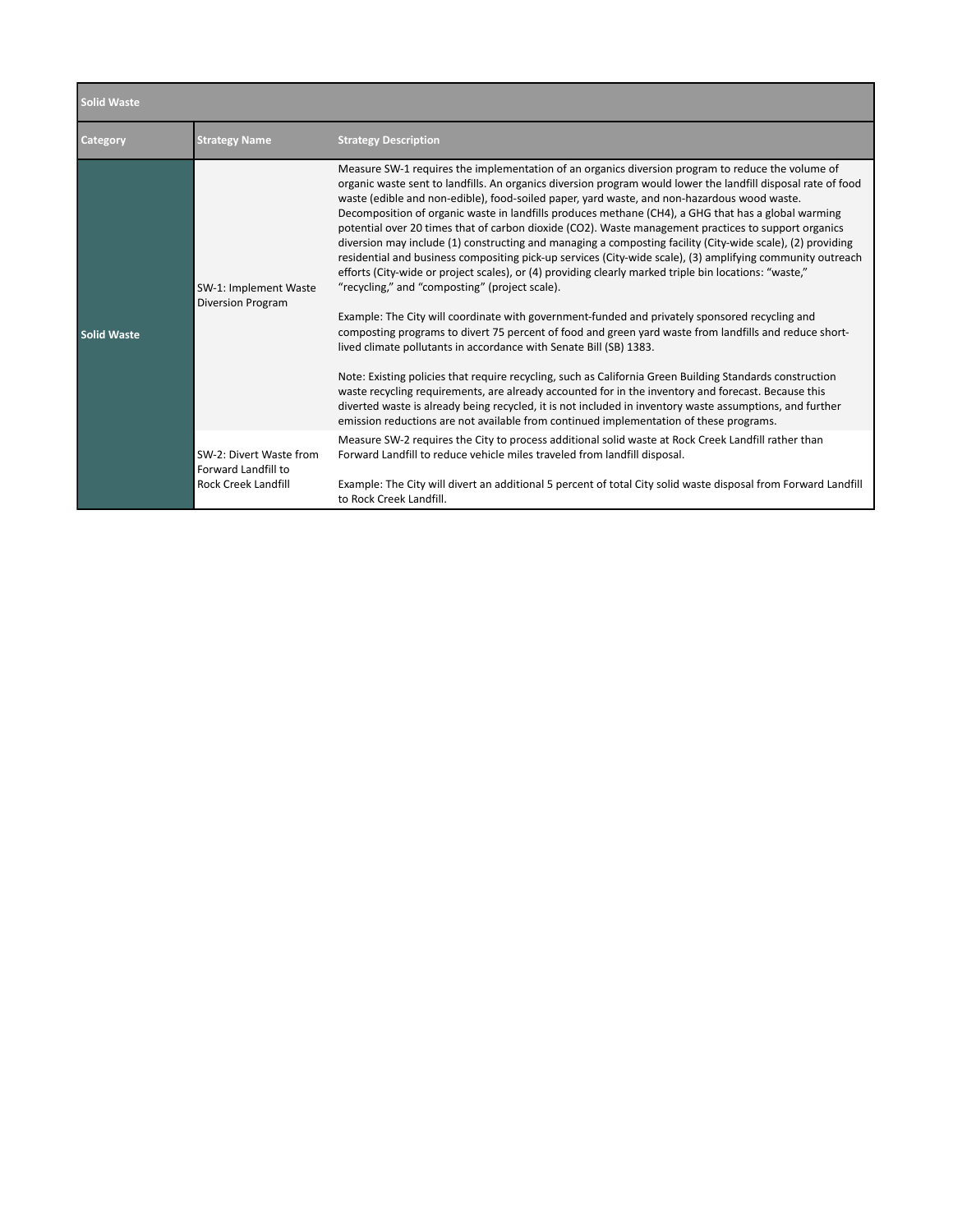| <b>Water and Wastewater</b>    |                                                                                                                    |                                                                                                                                                                                                                                                                                                                                                                                                                                                                                                                                                                                                                                                                                                                                                                                                       |  |  |
|--------------------------------|--------------------------------------------------------------------------------------------------------------------|-------------------------------------------------------------------------------------------------------------------------------------------------------------------------------------------------------------------------------------------------------------------------------------------------------------------------------------------------------------------------------------------------------------------------------------------------------------------------------------------------------------------------------------------------------------------------------------------------------------------------------------------------------------------------------------------------------------------------------------------------------------------------------------------------------|--|--|
| Category                       | <b>Strategy Name</b>                                                                                               | <b>Strategy Description</b>                                                                                                                                                                                                                                                                                                                                                                                                                                                                                                                                                                                                                                                                                                                                                                           |  |  |
| <b>Water and</b><br>Wastewater | WW-1. Increase Energy<br><b>Efficiency at City-Operated</b><br>Water and Wastewater<br><b>Treatment Facilities</b> | Measure WW-1 requires the City to upgrade treatment equipment or processes to achieve energy<br>savings. Increased energy efficiency would reduce energy demand per gallon treated.<br>Example: The City will reduce energy demand per gallon treated at City-operated water and<br>wastewater treatment facilities by 5 percent by 2035.                                                                                                                                                                                                                                                                                                                                                                                                                                                             |  |  |
|                                | WW-2: Use Reclaimed (Non-<br>Potable) Water                                                                        | Measure WW-2 requires the use of reclaimed water for outdoor uses. Reclaimed water is water that is<br>reused for non-potable uses (e.g., landscape irrigation) after wastewater treatment instead of being<br>returned to the environment (i.e., discharged into rivers and other bodies of water). Using water after<br>it has been treated requires substantially less energy to deliver it to users compared to fresh water<br>from distant sources and, therefore, reduces GHG emissions. The use of reclaimed water is typically<br>designated for non-potable uses, such as landscaping and other outdoor uses.<br>Example: The City will expand use of reclaimed (non-potable) water in 50 percent of City-owned public<br>spaces, such as parks/parklets, currently served by potable water. |  |  |
|                                | WW-3: Use Grey Water                                                                                               | Measure WW-3 requires the use of grey water for outdoor uses. Grey water is water from sinks,<br>showers, tubs, and washing machines that has not contacted biological pathogens. Grey water offsets<br>freshwater that would need to be extracted or sourced for the same demand, resulting in water and<br>GHG emissions savings. Energy associated with grey water use is essentially negligible because it is<br>used on site for a second time and does not require major pumping equipment or further treatment.<br>Example: The City will work with local/regional agencies to create incentives and rebates for<br>greywater systems to achieve retrofits for 10 percent of existing homes, and grey water systems in 50<br>percent of new homes.                                             |  |  |
|                                | WW-4: Require Low-Flow<br><b>Water Fixtures</b>                                                                    | Measure WW-4 requires the installation of low-flow or high-efficiency water fixtures in buildings. Low-<br>flow, high-efficiency appliances, such as toilets, urinals, showerheads, faucets, clothes washers, and<br>dishwashers, can be installed in residential and commercial buildings. Installation of low-flow water<br>fixtures in building allows municipalities and residents to reduce water consumption.<br>Example: The City will adopt a reach code to exceed state-level requirements by 5 percent for the<br>installation of water-conserving appliances in all new residential and non-residential buildings, and the<br>City will require design plans of new development projects to include water-saving features.                                                                 |  |  |